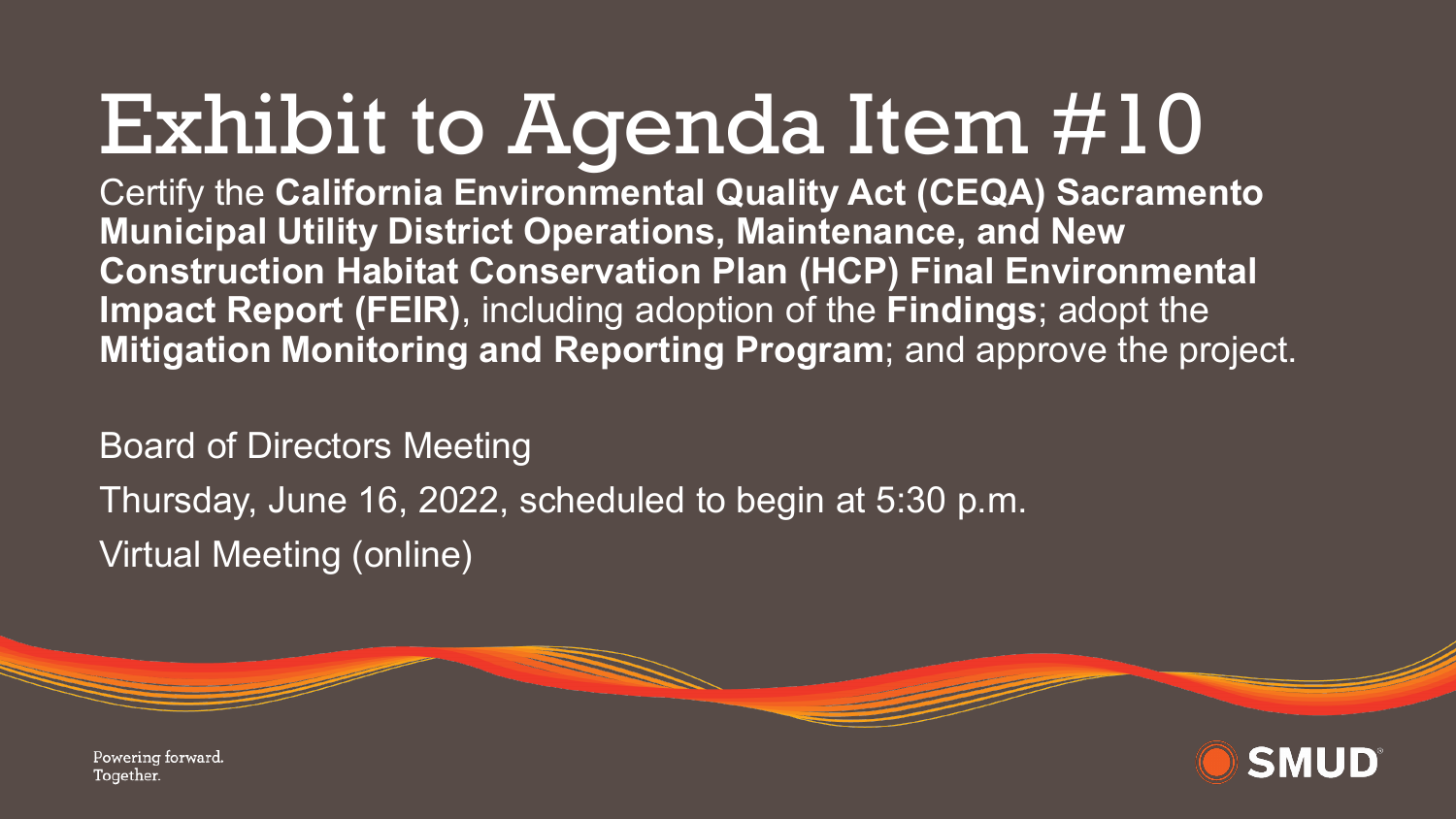## Habitat Conservation Plan Overview

- Streamlined state and federal endangered species act permitting for the next 30 years
- SMUD's operations, maintenance and new construction activities in the Permit Area
- Avoidance, minimization, and mitigation for:
	- Sacramento Orcutt grass, slender Orcutt grass, vernal pool fairy shrimp, vernal pool tadpole shrimp, valley elderberry longhorn beetle, California tiger salamander, giant garter snake

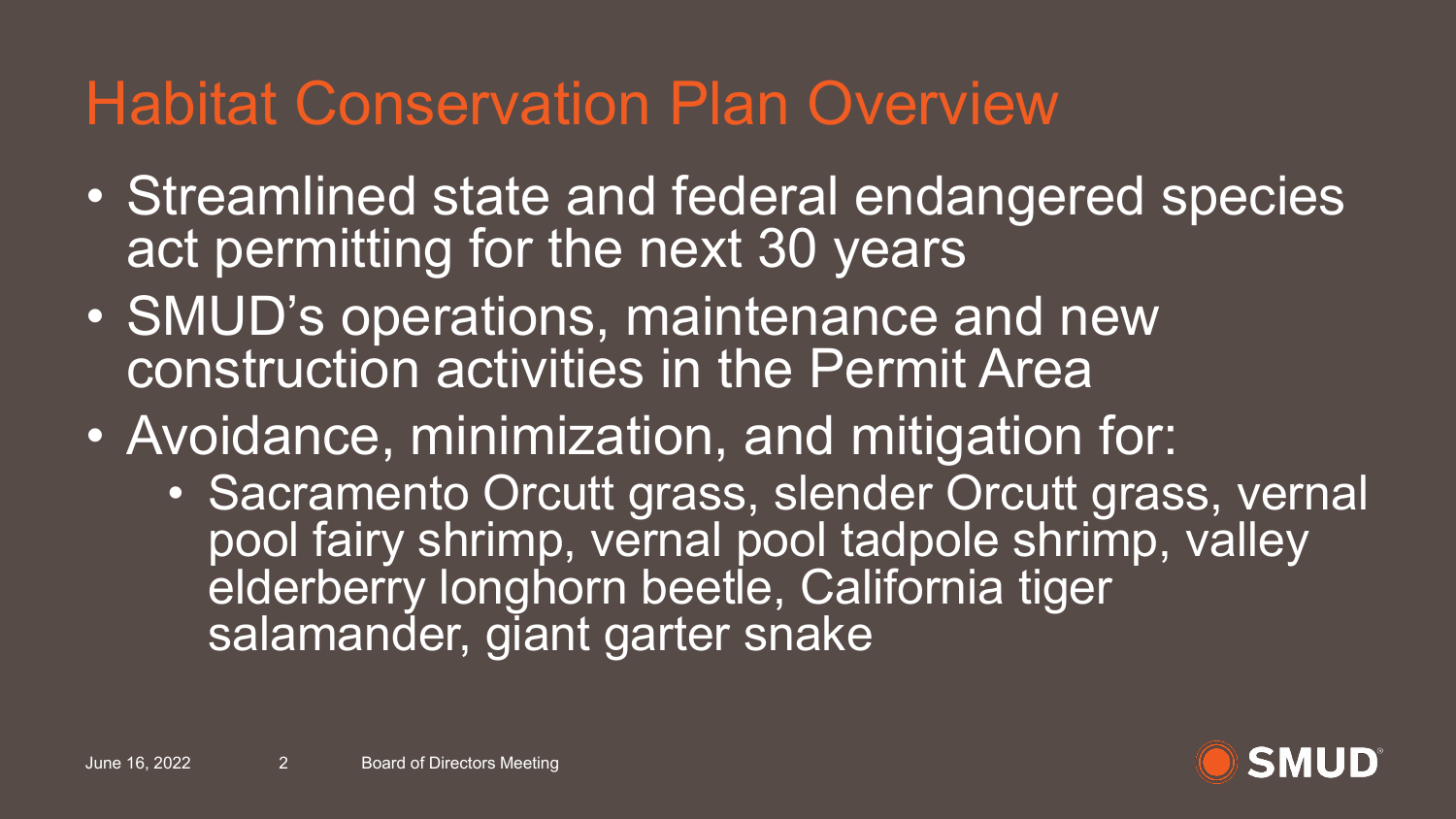



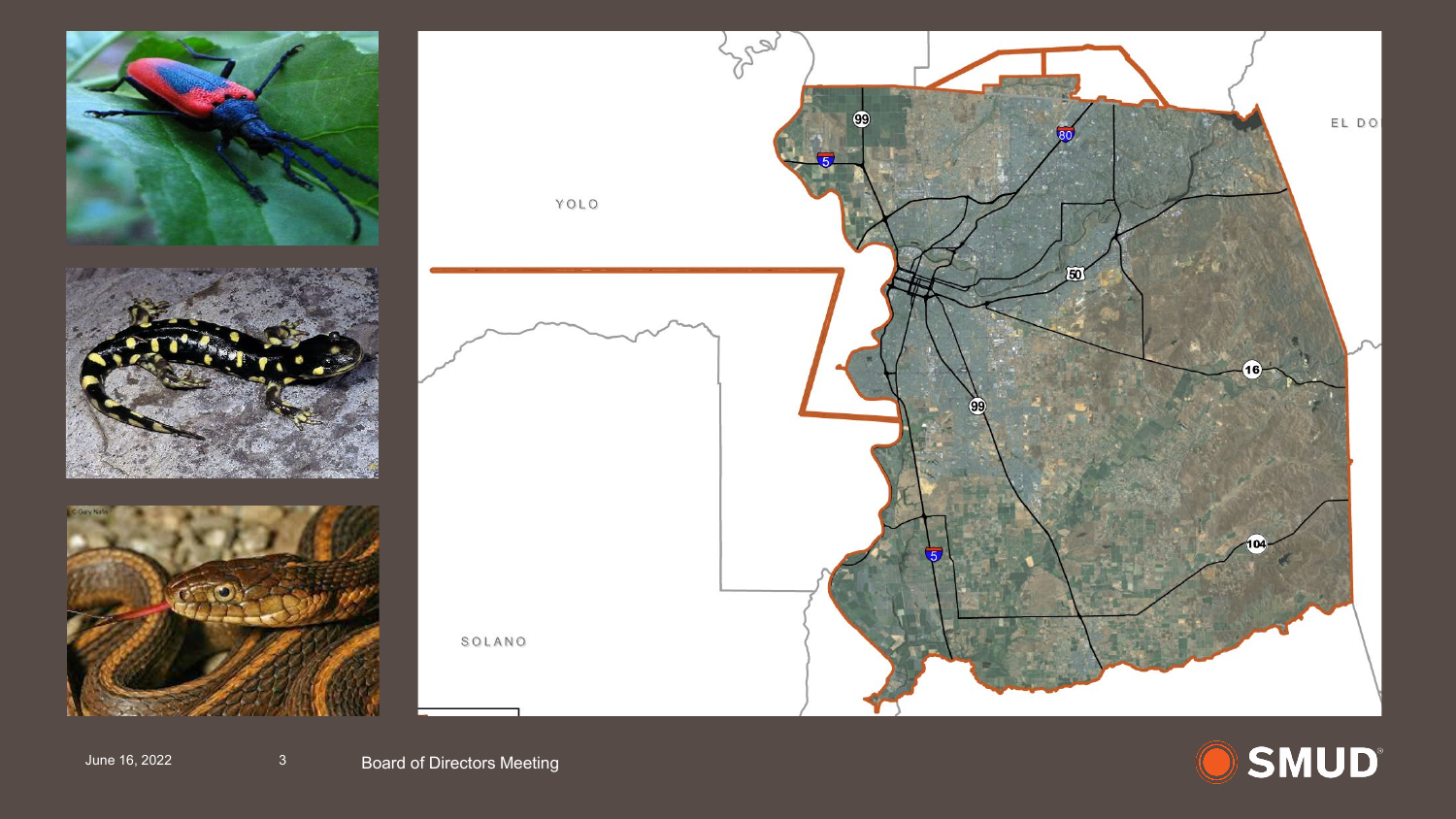# Habitat Conservation Plan Conservation **Strategy**

- Pre-project planning
- Avoidance and minimization measures
- Compensatory mitigation
- Enhance Sacramento Orcutt grass population and slender Orcutt grass introduction at the SMUD Bank

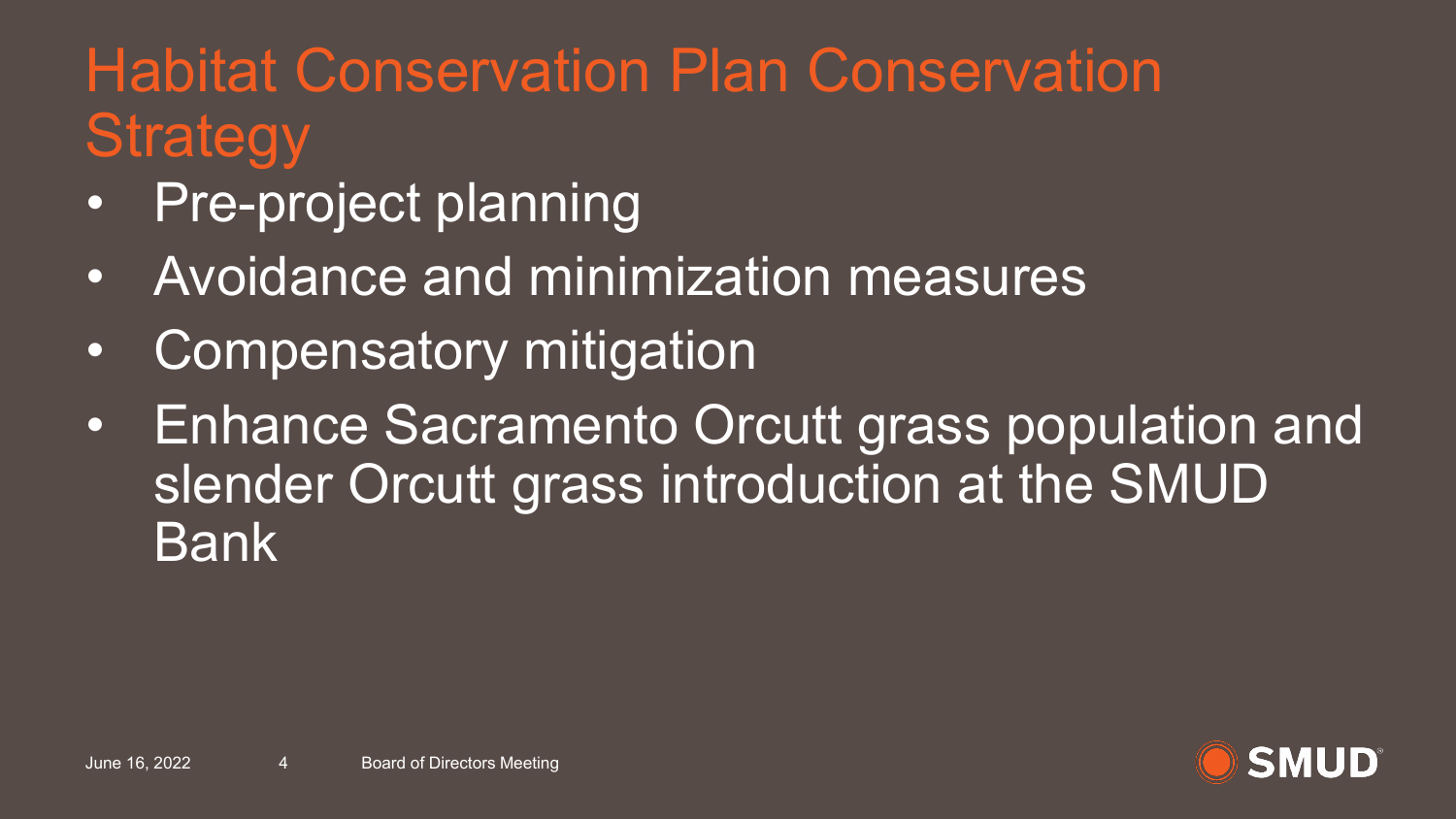#### Habitat Conservation Plan Benefits

- Endangered species compliance
- Regulatory certainty
- Operational efficiency
- Cost savings
- Conservation





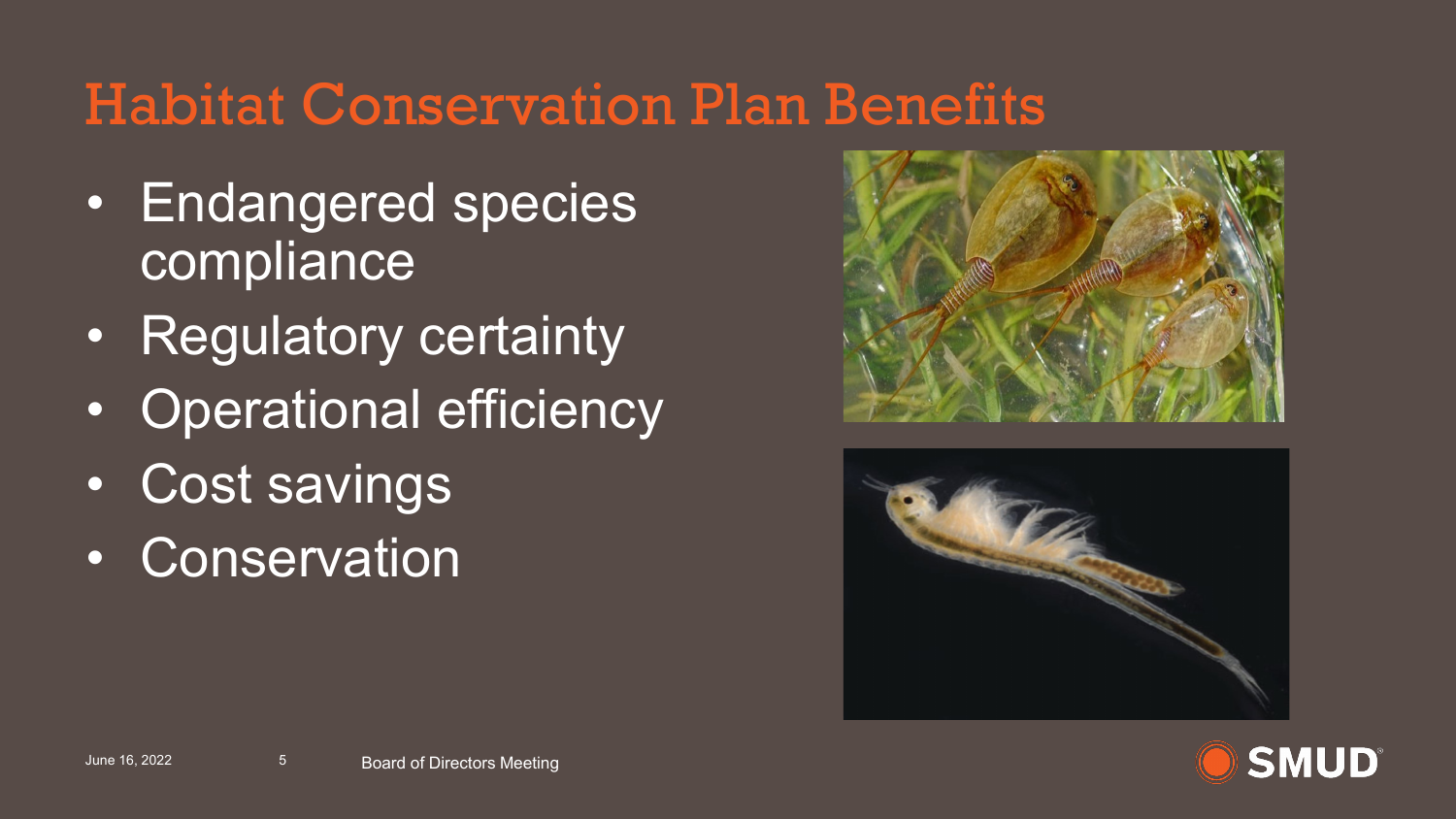# **Habitat Conservation Plan Timeline**

- California Environmental Quality Act (CEQA)
- National Environmental Policy Act (NEPA)
- Permit issuance

#### • HCP implementation

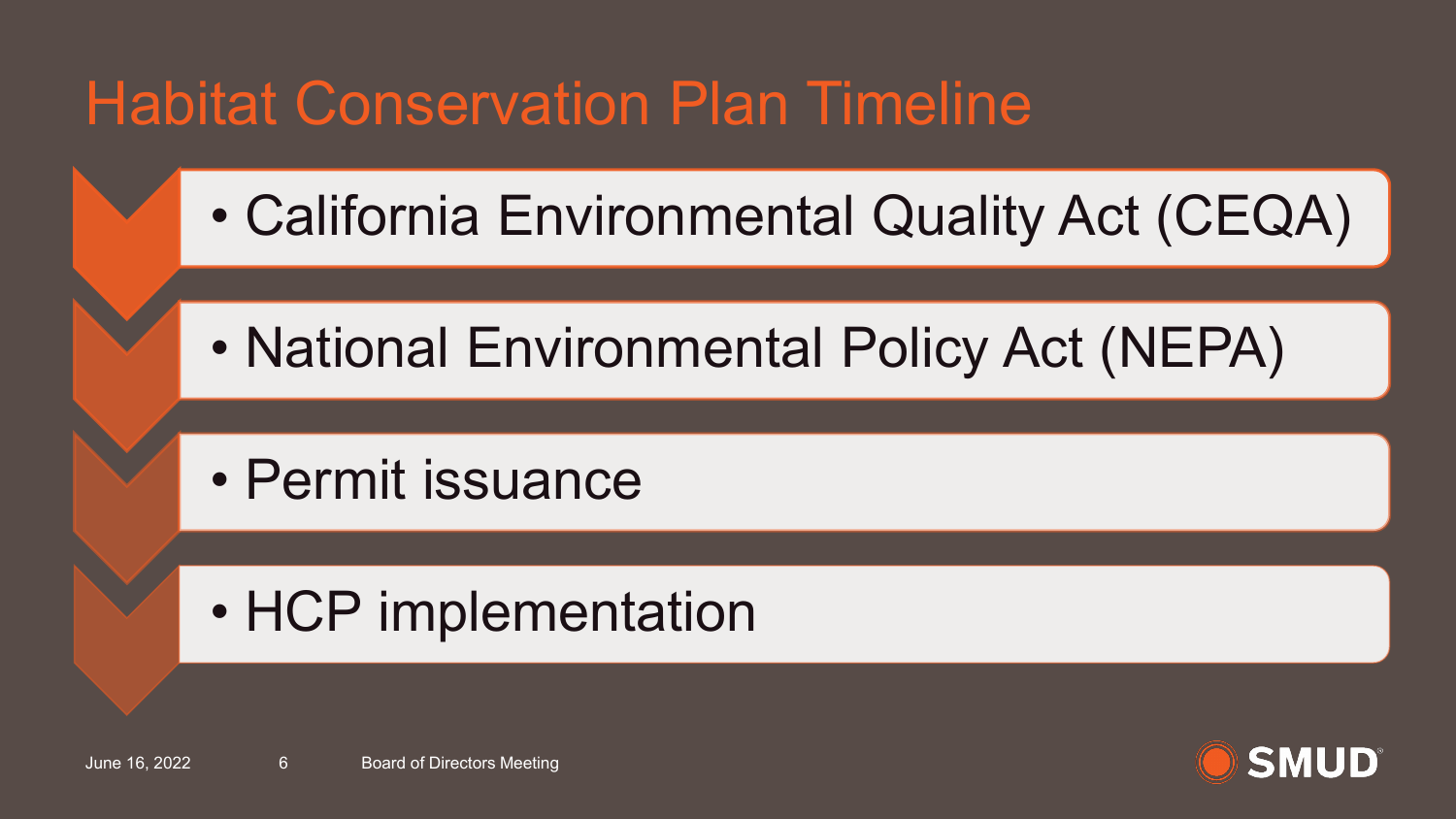## CEQA Proposed Project

- CEQA Proposed Project
	- Application, issuance, and implementation of take authorizations
	- HCP implementation, including the conservation strategy

• Does not provide discretionary CEQA approval of Covered Activities

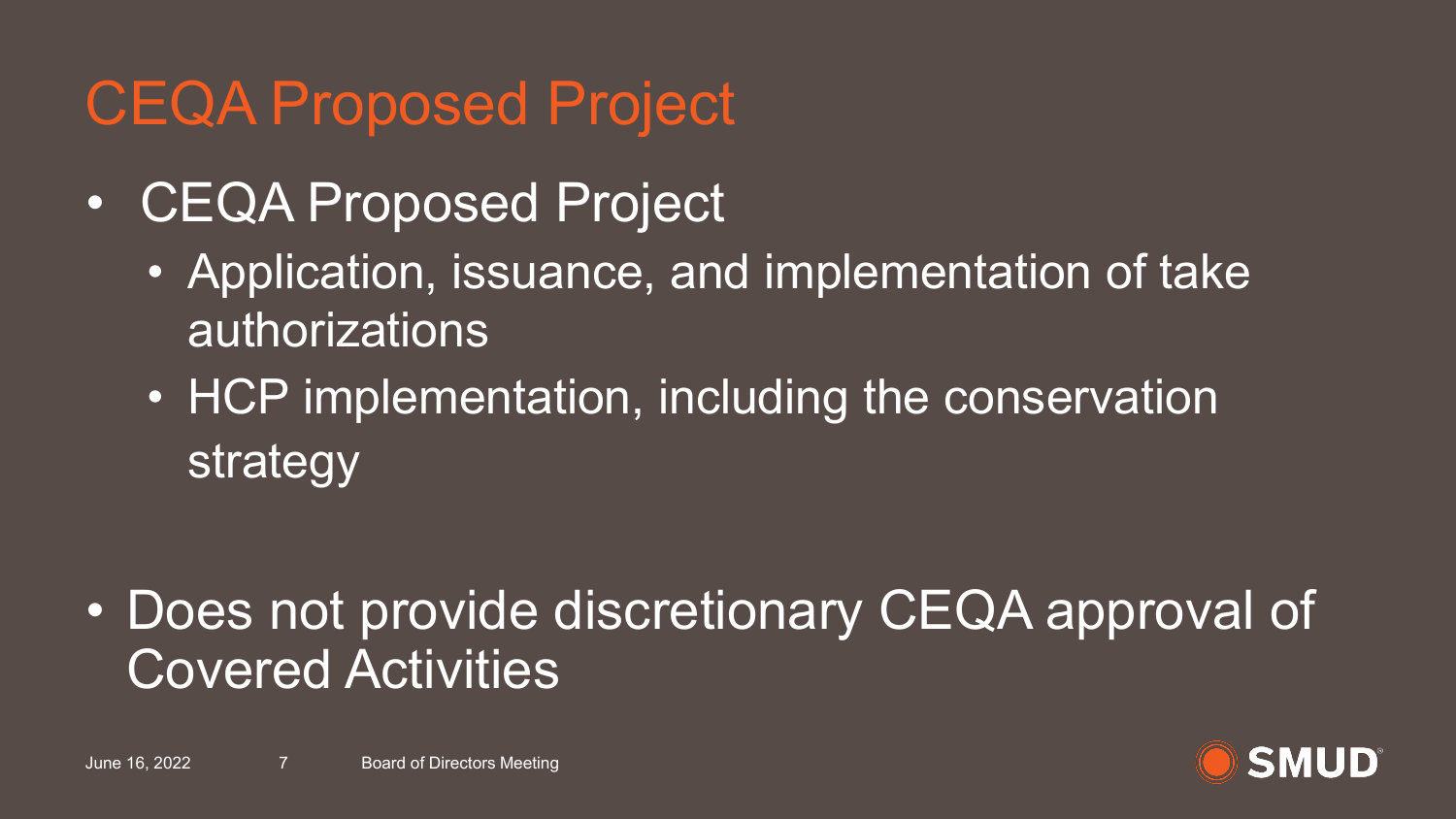## CEQA Public Review Process

- Notice of Preparation 30-day public comment period (9/13/18 – 10/15/18)
- Draft Environmental Impact Report 45-day public comment period (1/31/22 – 3/17/22)
- Published at SMUD.org, Sacramento Bee
- Mailed to HCP steering committee; local, state, and federal agencies and special interest groups
- Available at CSC, ECOC
- Public Meetings
	- Scoping Meetings (9/27/18)
	- Draft EIR Public Meeting (2/22/22)

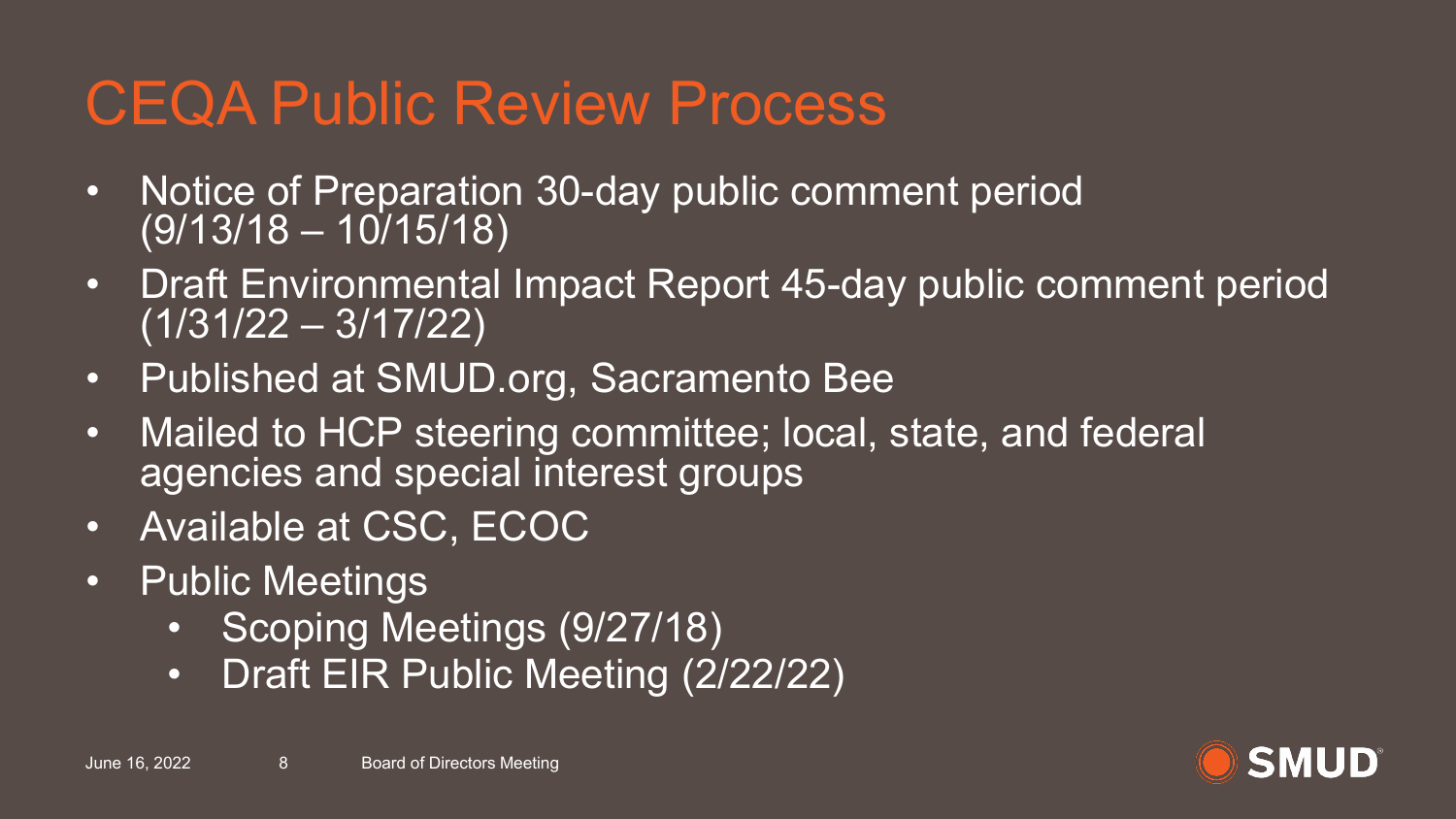# NOP and Draft EIR Commenters

#### Notice of Preparation

- California Native Plant Society
- Delta Stewardship Council
- Native American Heritage Commission
- Sacramento Fire Department
- Sacramento Metropolitan Air Quality Management District
- State Clearinghouse

#### Environmental Impact Report

- County of Sacramento
- Sacramento Metropolitan Air Quality Management District
- San Joaquin Council of Governments
- United Auburn Indian Community



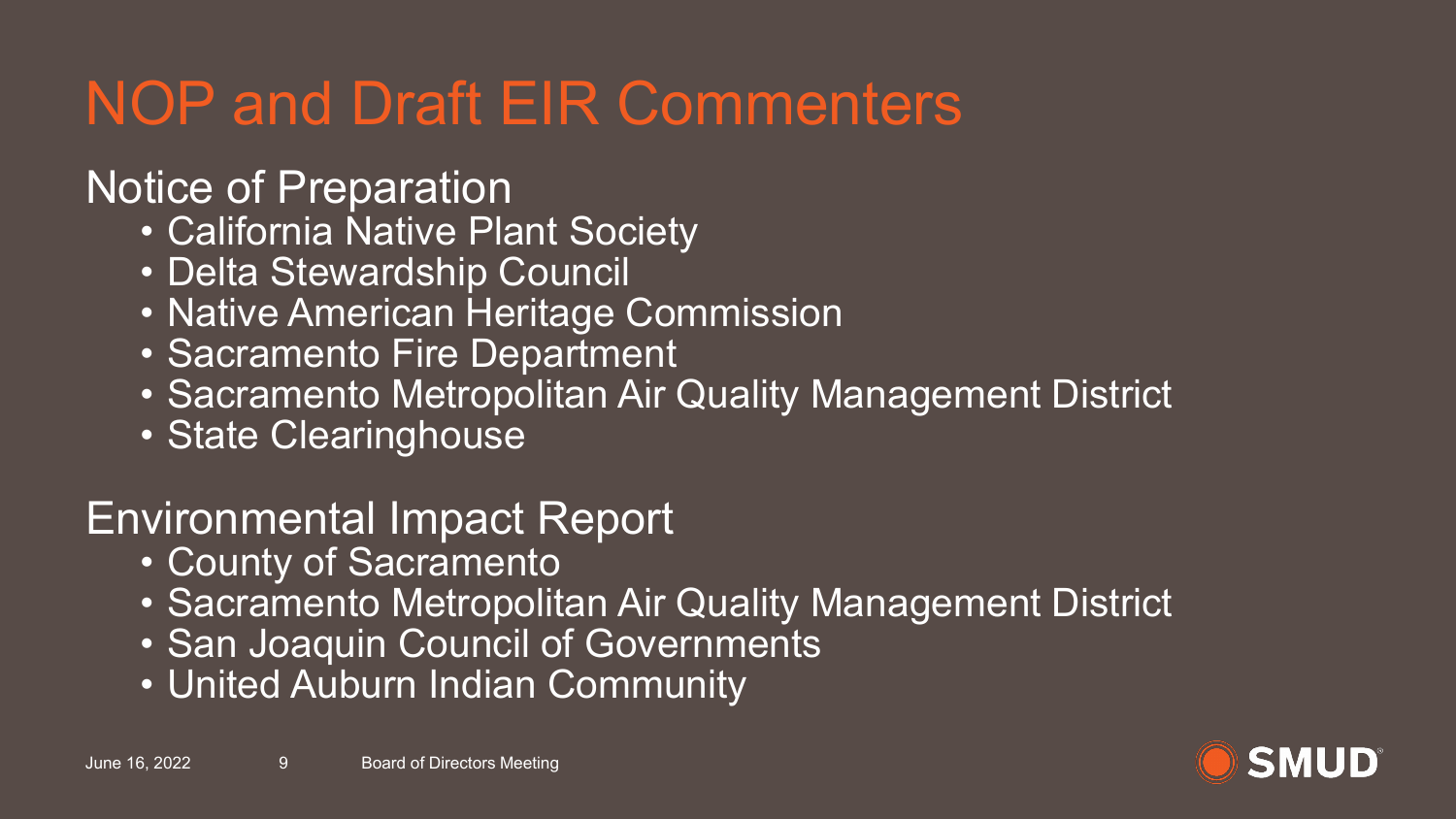# Mitigation Monitoring and Reporting Program

- Mitigation Measures
	- Cultural Resources
	- Tribal Cultural **Resources**
- No significant and unavoidable impacts